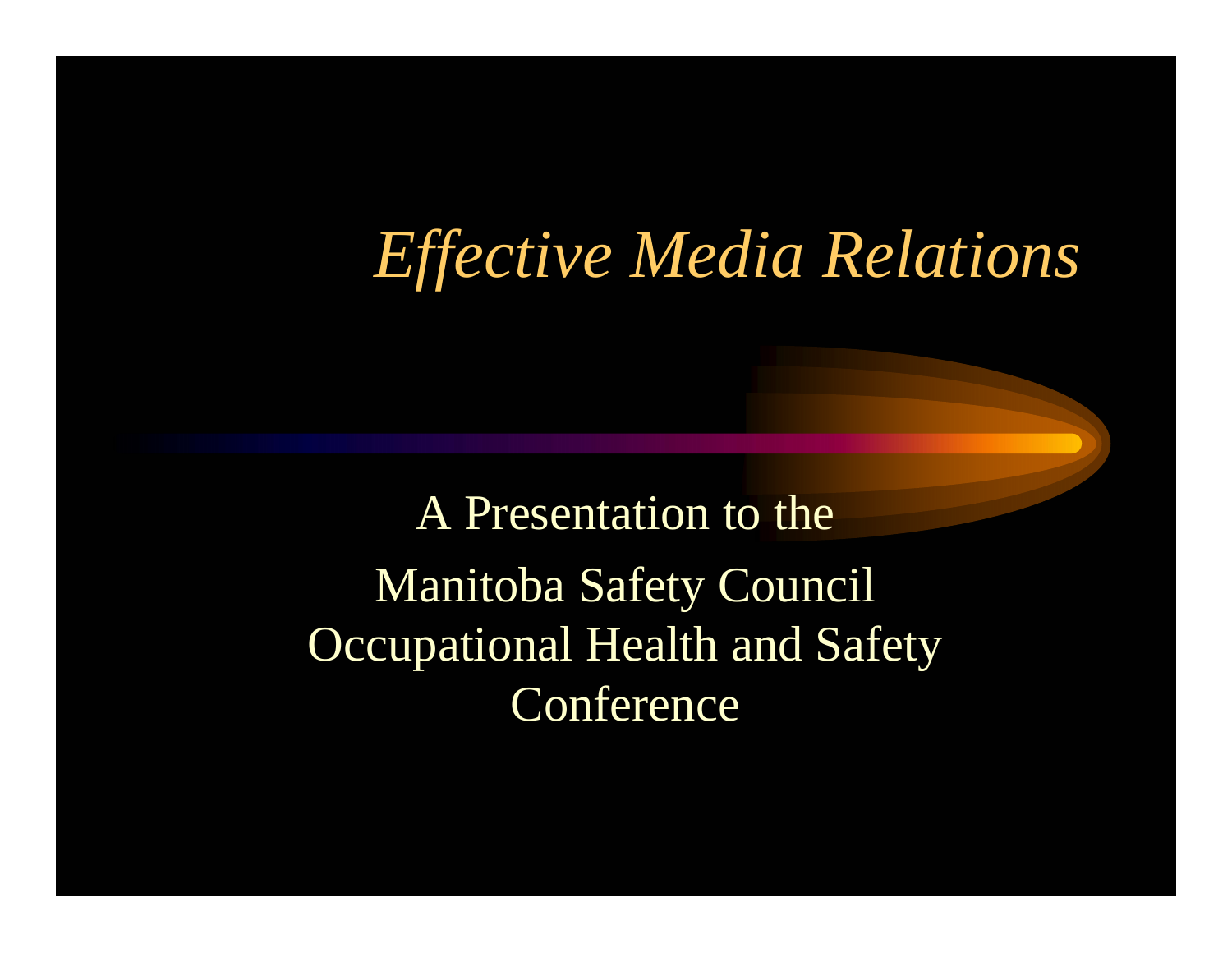*Agenda*

- Why we need to deal with the media—in case anyone was wondering
- Communication Planning
- Preparing for an Interview
- Interview Time—things to do, and not do, in media interviews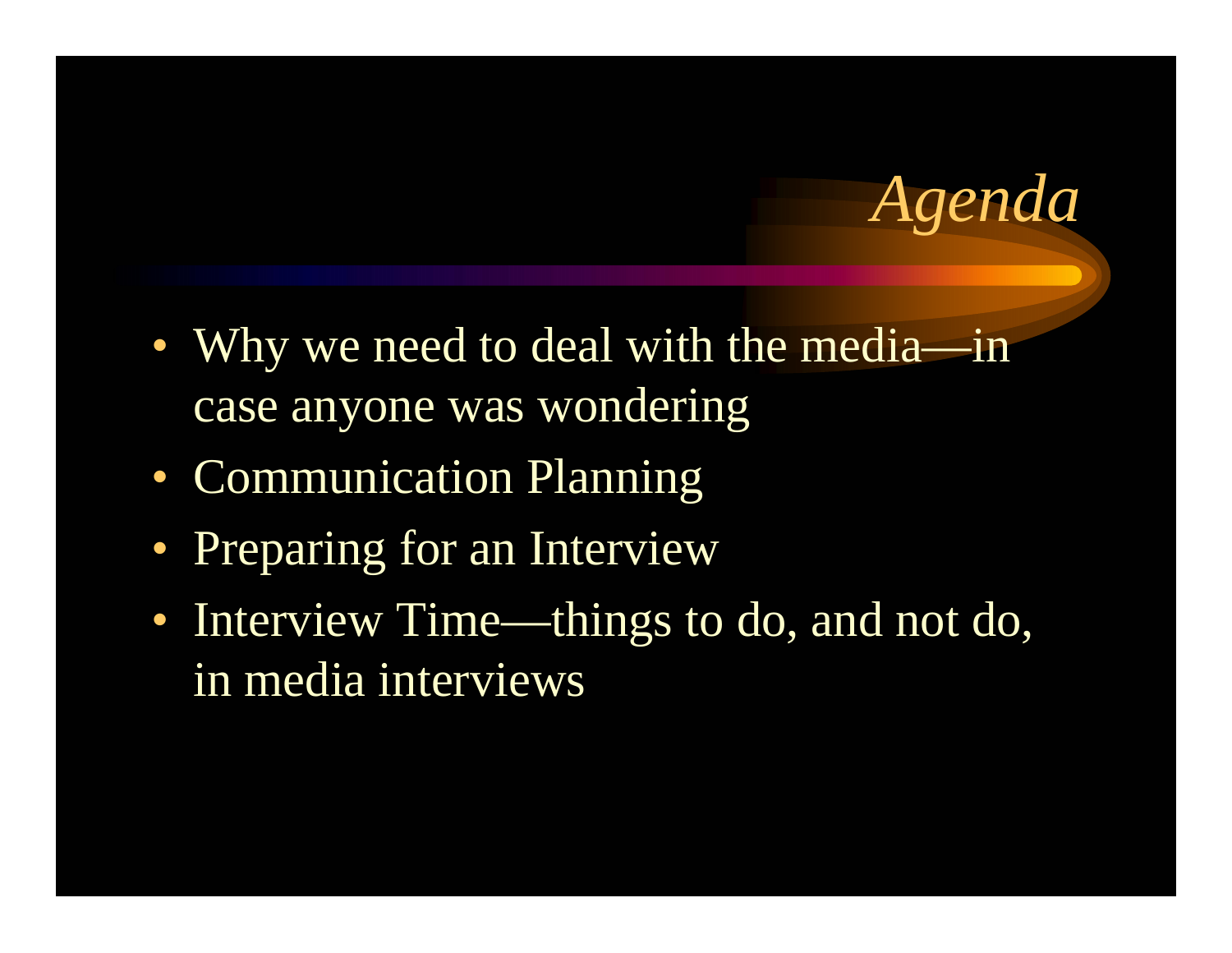## *The Not So New Reality*

- You're in a fish bowl
	- Public is cynical
	- Little trust in public and private organizations
	- A need to assign fault/blame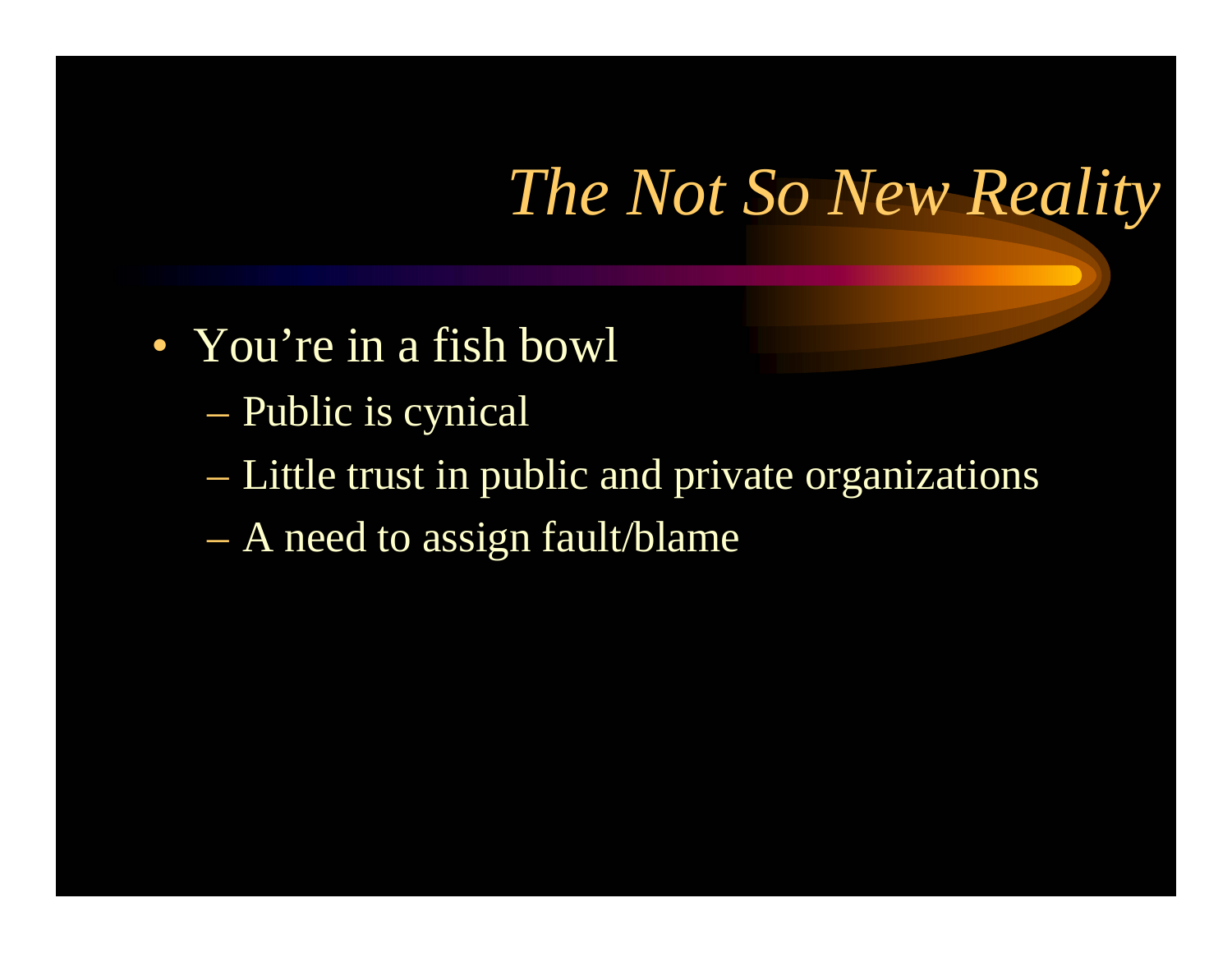## *The Media Reality*

- The media is a fact of life
- The media is a link to the public
- The media can and does deliver information to the public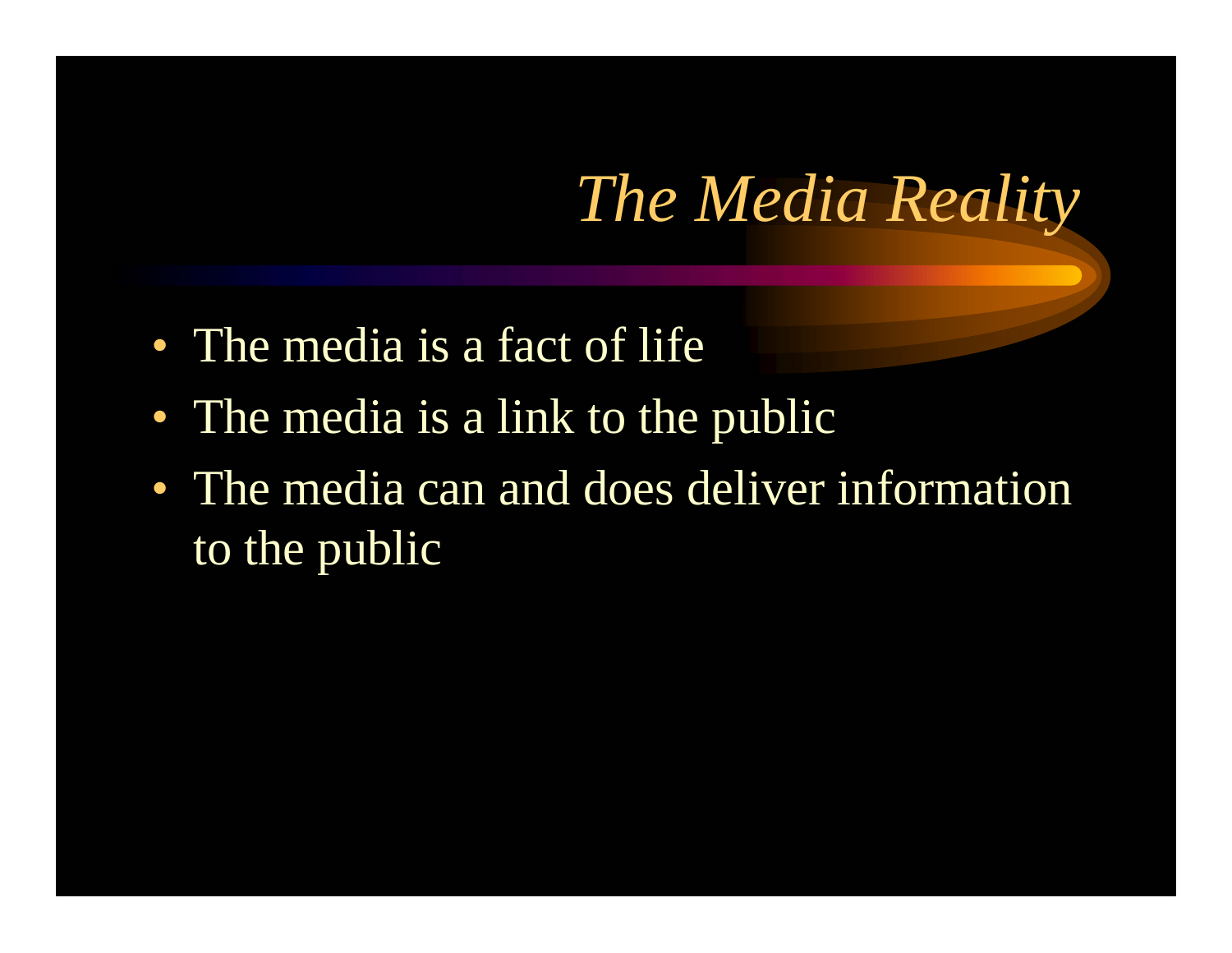## *Why Deal With the Media ?*

- Media raise issues on the public agenda
- Media drive responses
- Media affect outcomes
- Effective media relations builds credibility
- Effective media relations helps build desirable outcomes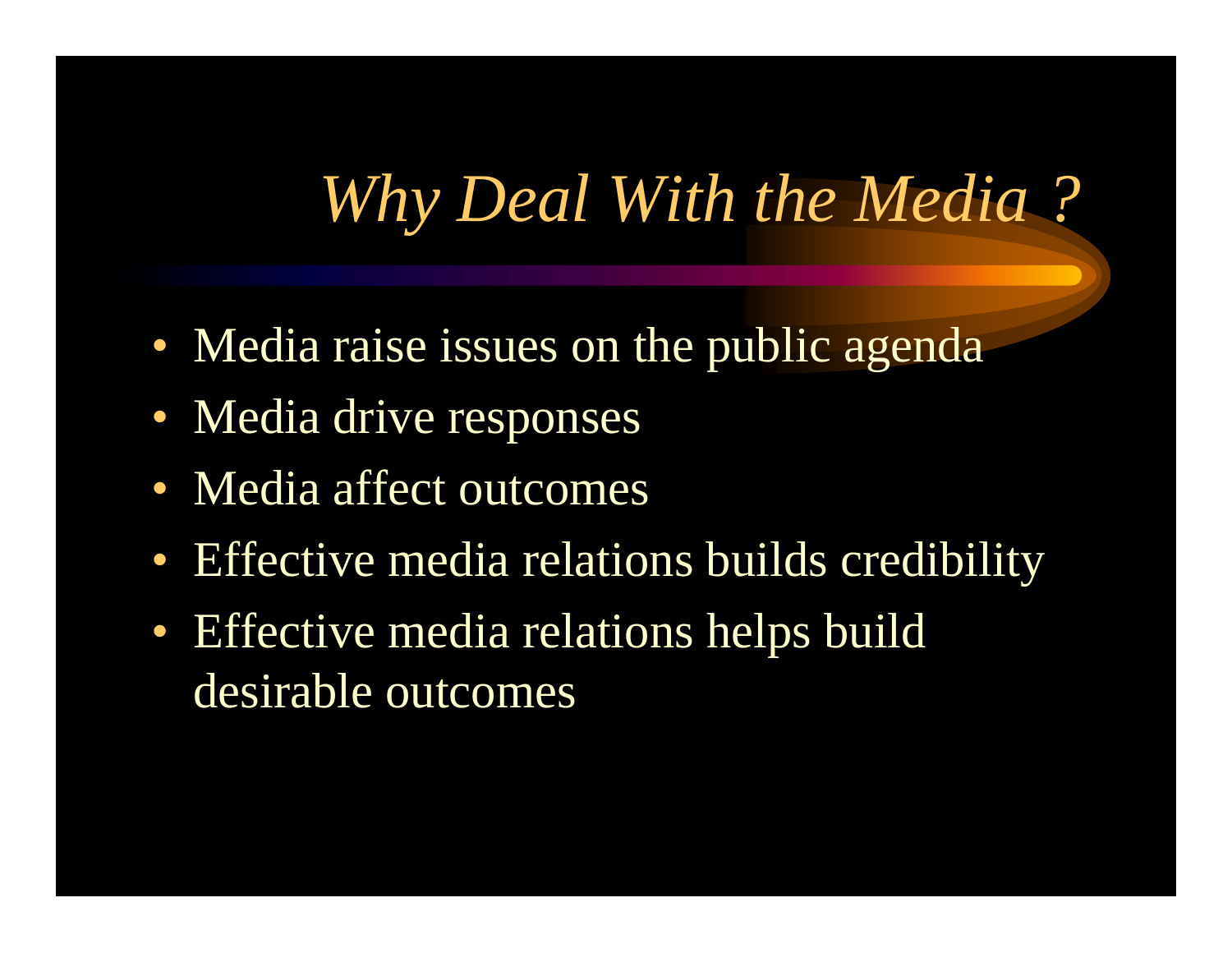## *And if that's not enough…*

- Perception is reality
	- Your credibility
	- Your image
	- Your reputation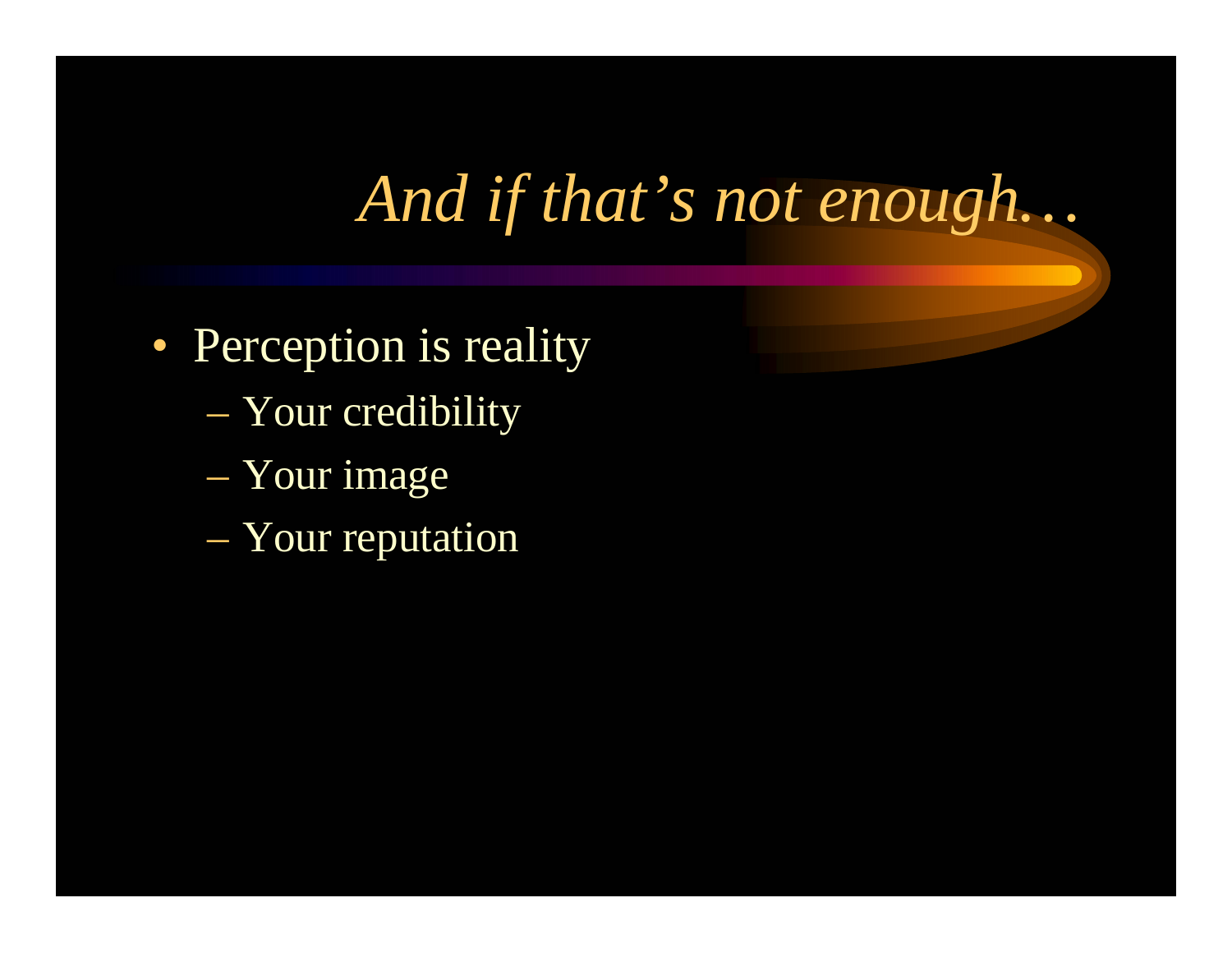### *The Media are Just Like You!*

- They have a job to do
- They have deadlines
- Their bosses expect them to deliver the goods
- They are in a competitive environment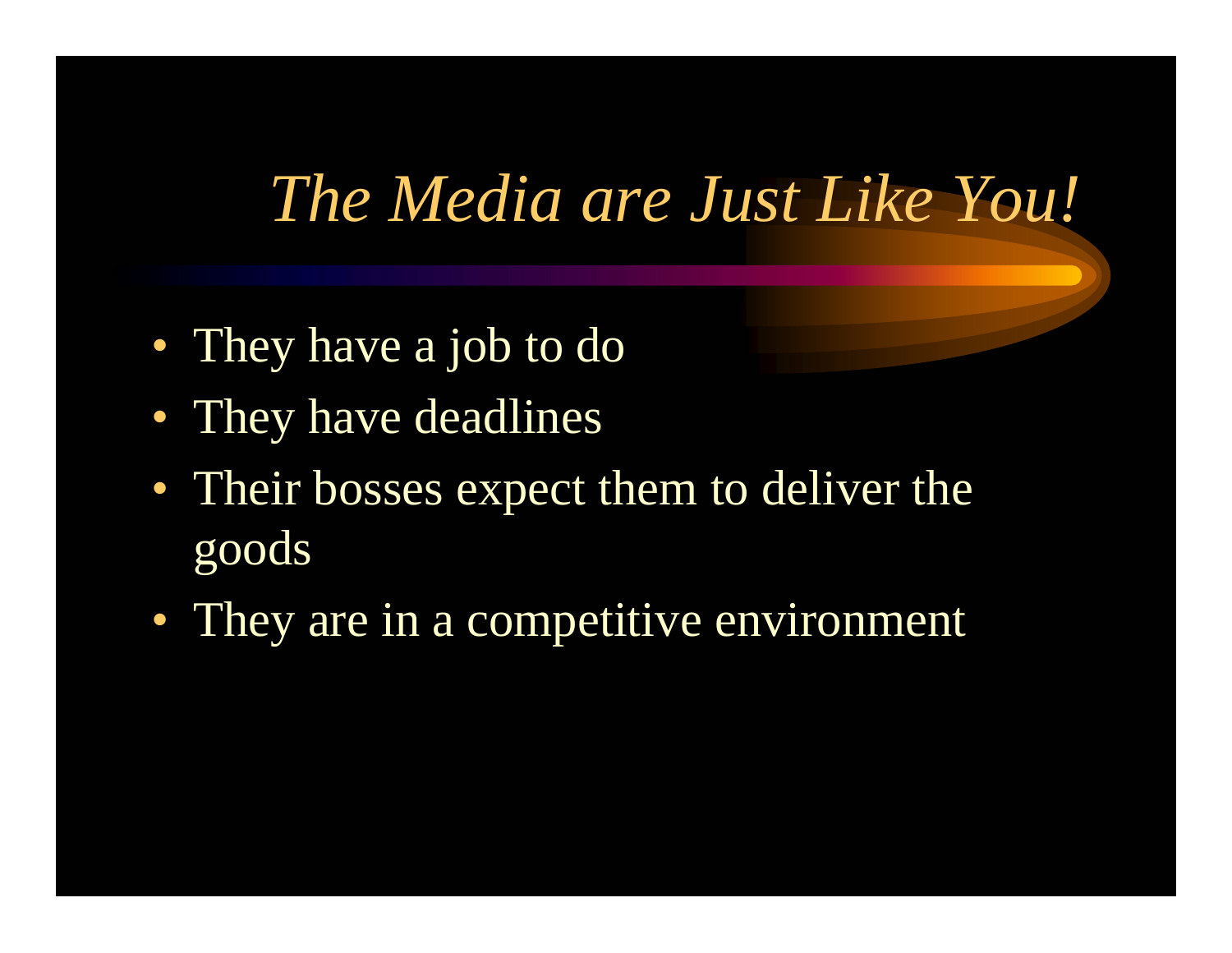## *Do I really have to talk to them?*

- Choice #1—YES
- Tell your organization's story
- Have some influence over the result
- Choice #2—NO
- Let someone else, perhaps your critic, tell your story—they'll be delighted
- Give up any influence over the result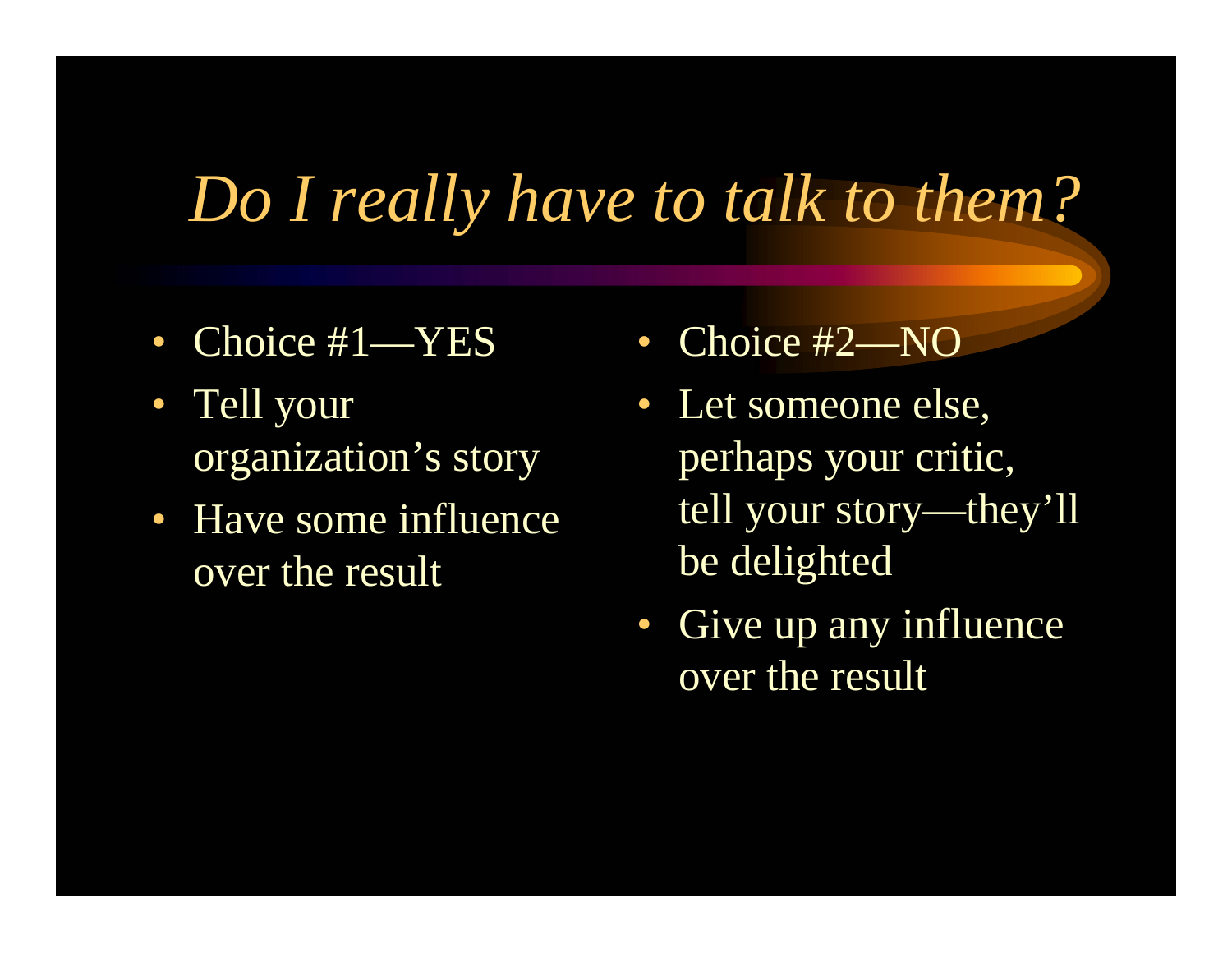## *The Choice is Yours*

- $\bullet$ Tell your story, or
- $\bullet$ Let someone else tell it for you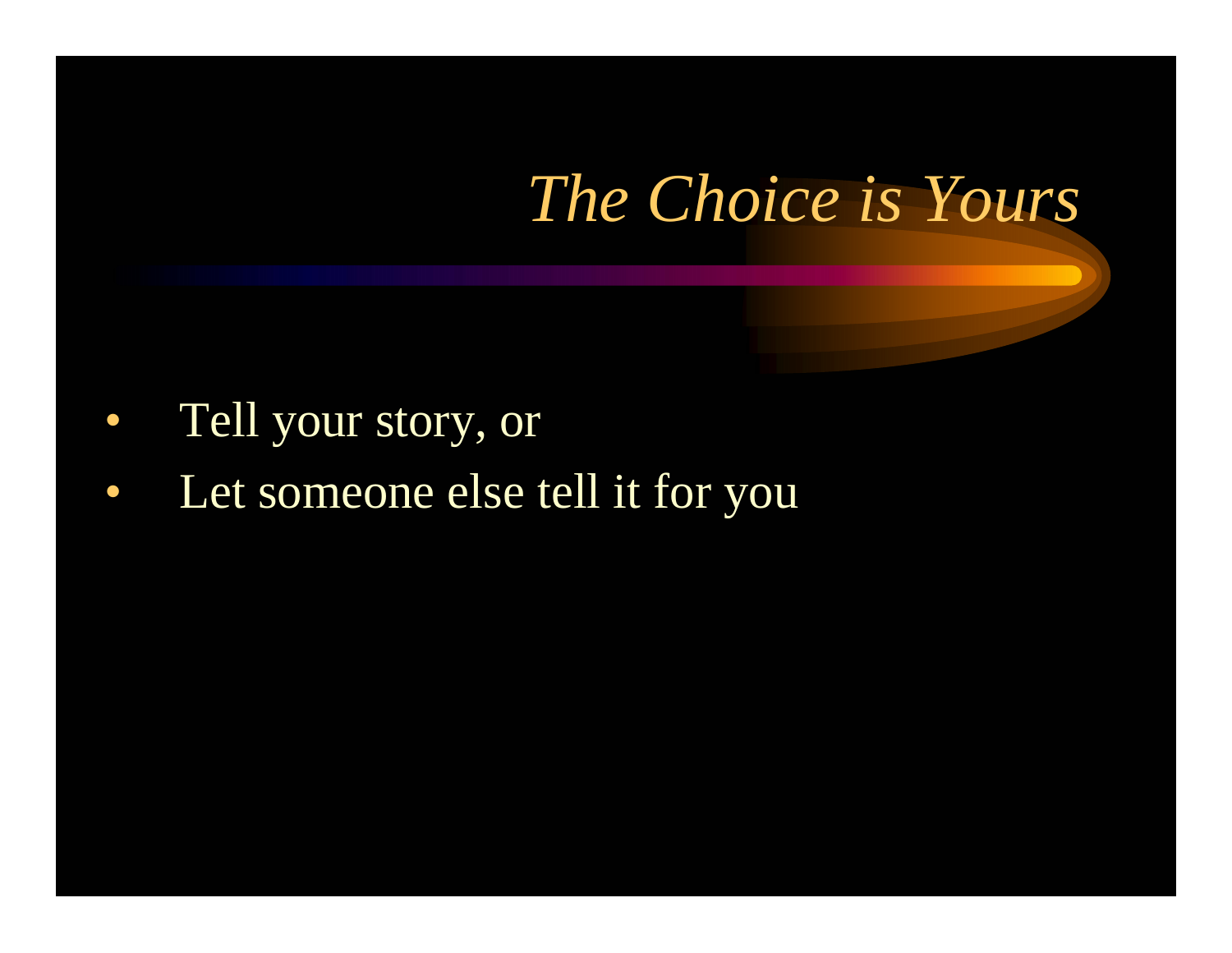#### *The Media Relationship*

#### An opportunity to de-mystify your organization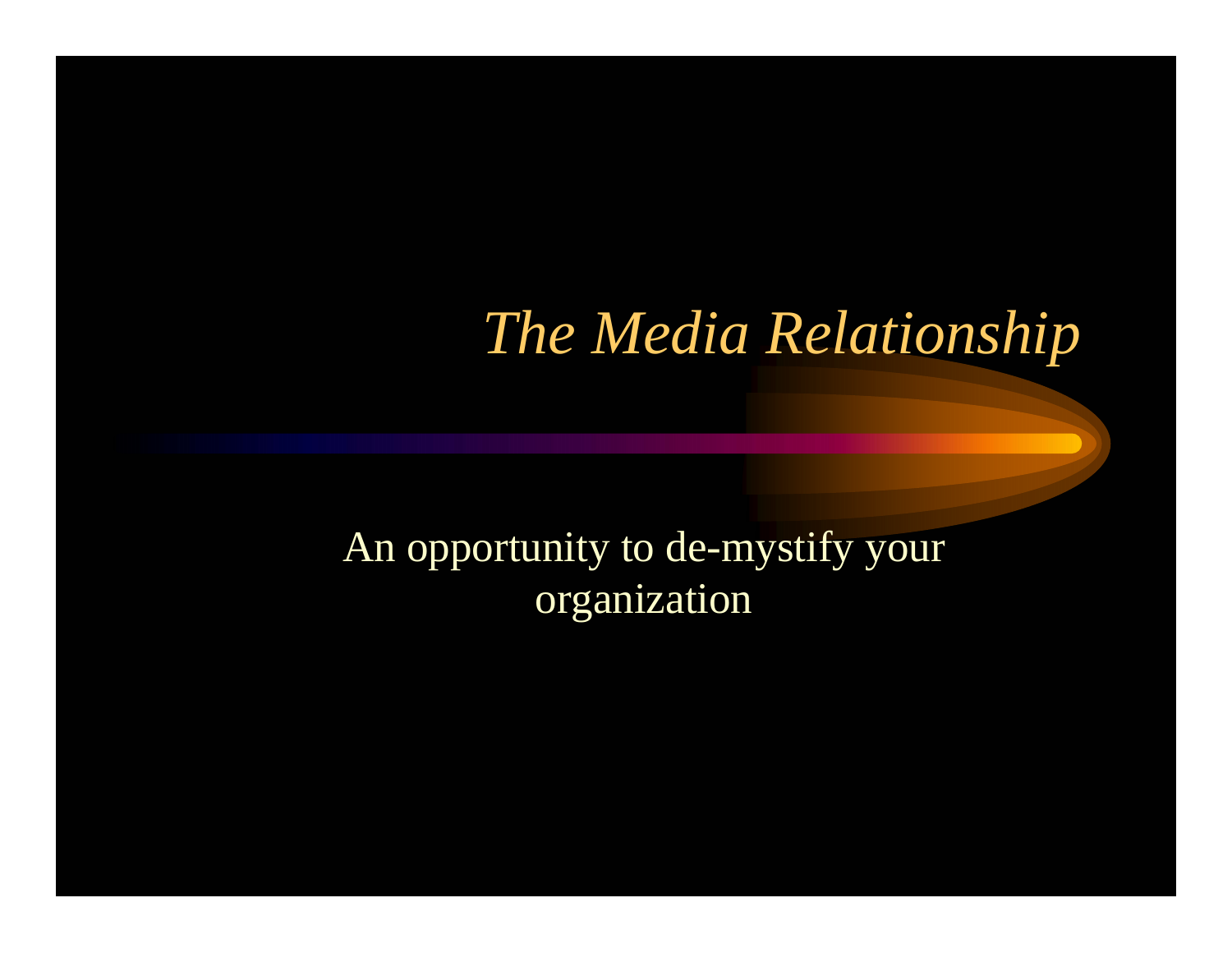## *The Media Relationship*

- In Good Times
	- Explain what you do
	- Develop understanding
	- Maintain open communication
- In Bad Times
	- The media already knows what you do
	- Lines of communication are open
	- There's an opportunity to tell your story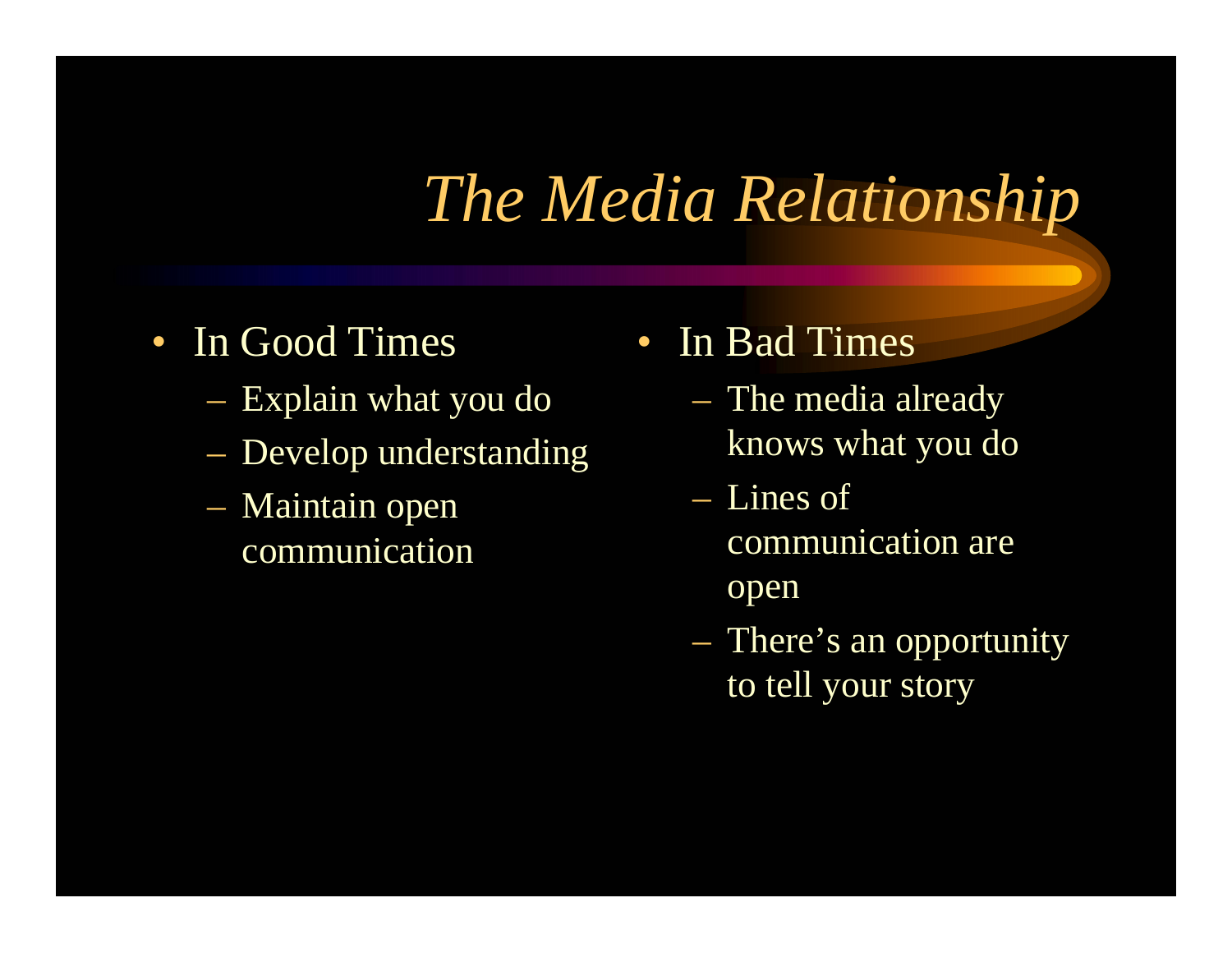#### *Communication Planning*

- Why you should develop a plan
	- The planning process forces you to fully analyze the situation—think about what you're going to do, and why!
	- Opportunities are often identified
	- Provides defensible conclusions
	- Its also a good budgeting tool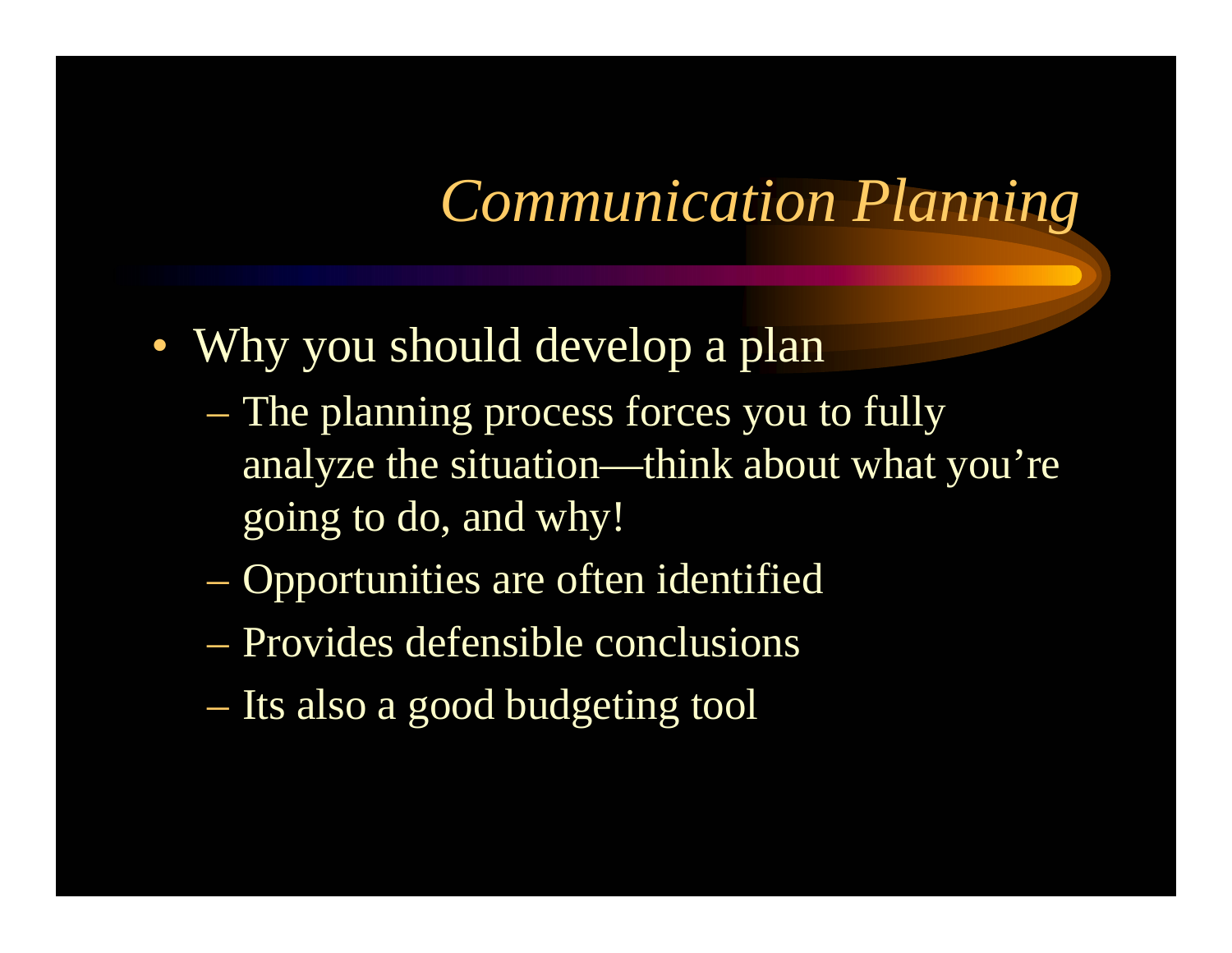## *The Communication Plan*

- $\bullet$ Introduction & background
- $\bullet$ **Objectives**
- $\bullet$ Target audiences and stakeholders
- $\bullet$ Challenges
- $\bullet$ **Opportunities**
- $\bullet$ Messaging
- $\bullet$ External strategies
- $\bullet$ Internal strategies
- $\bullet$ Budget
- $\bullet$ Evaluation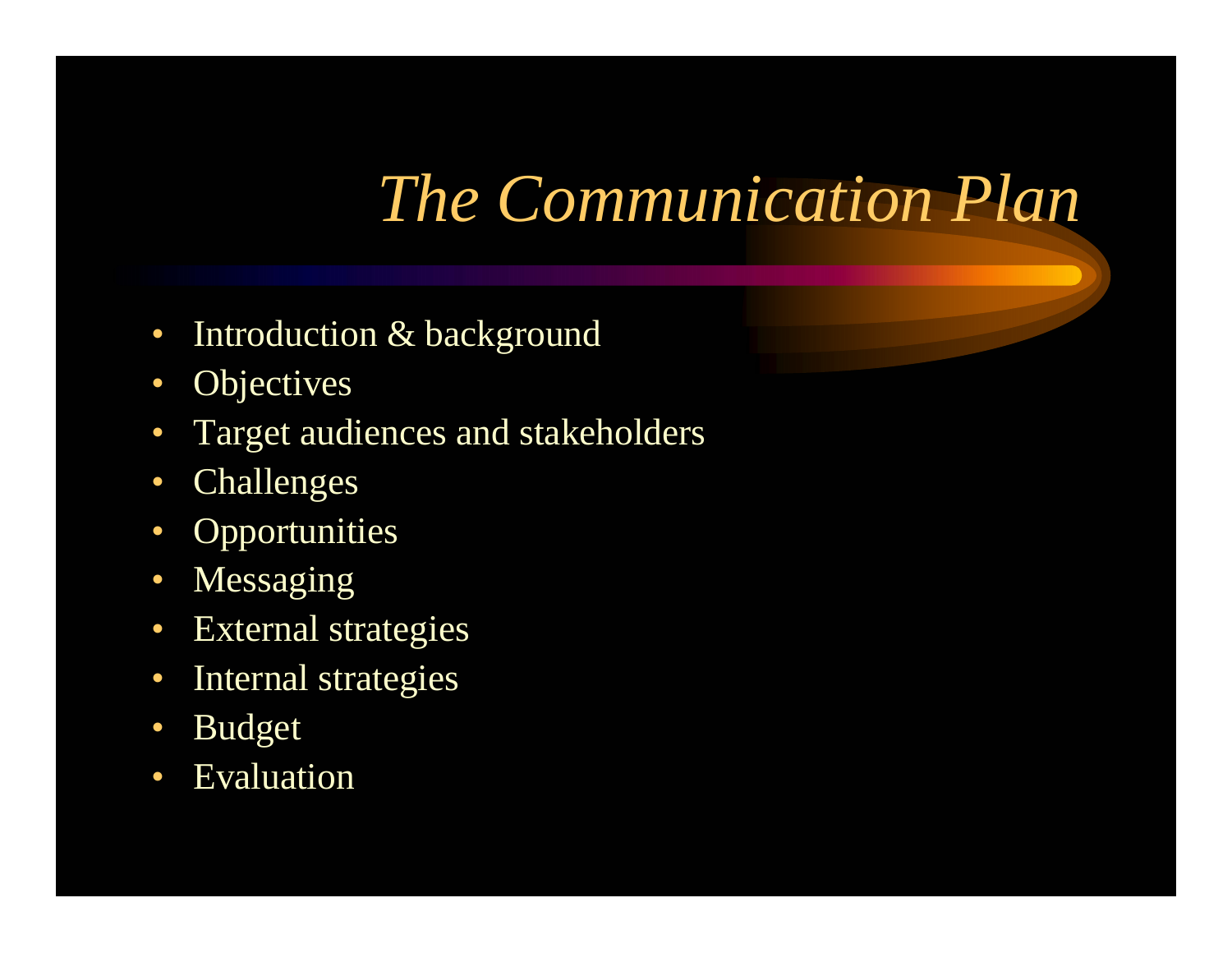# *For further information about Communication Planning*

## **Contact**

#### Eric Turner @ CrisisExperts 204-228-0606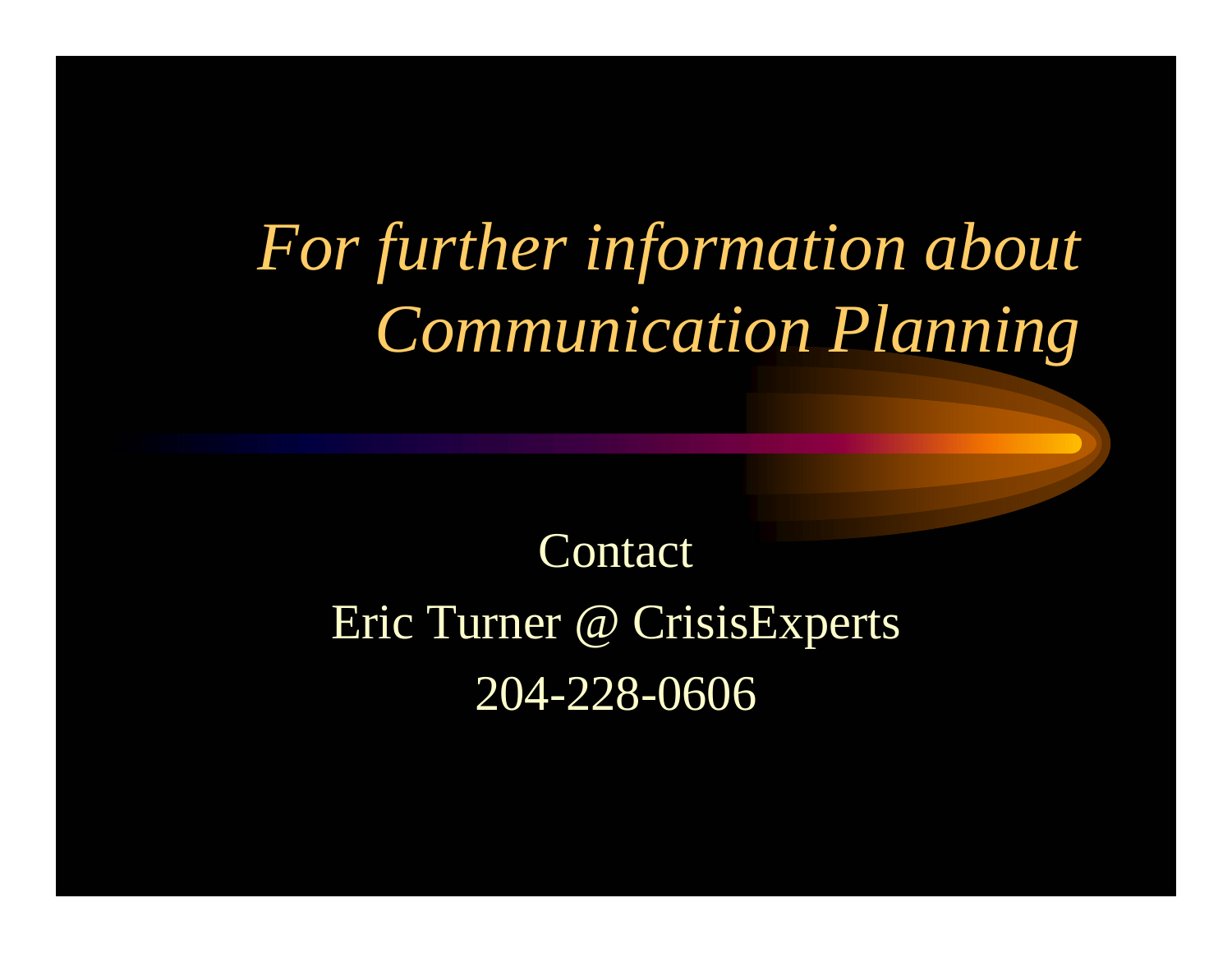### *The Media Interview*

#### Preparation is the key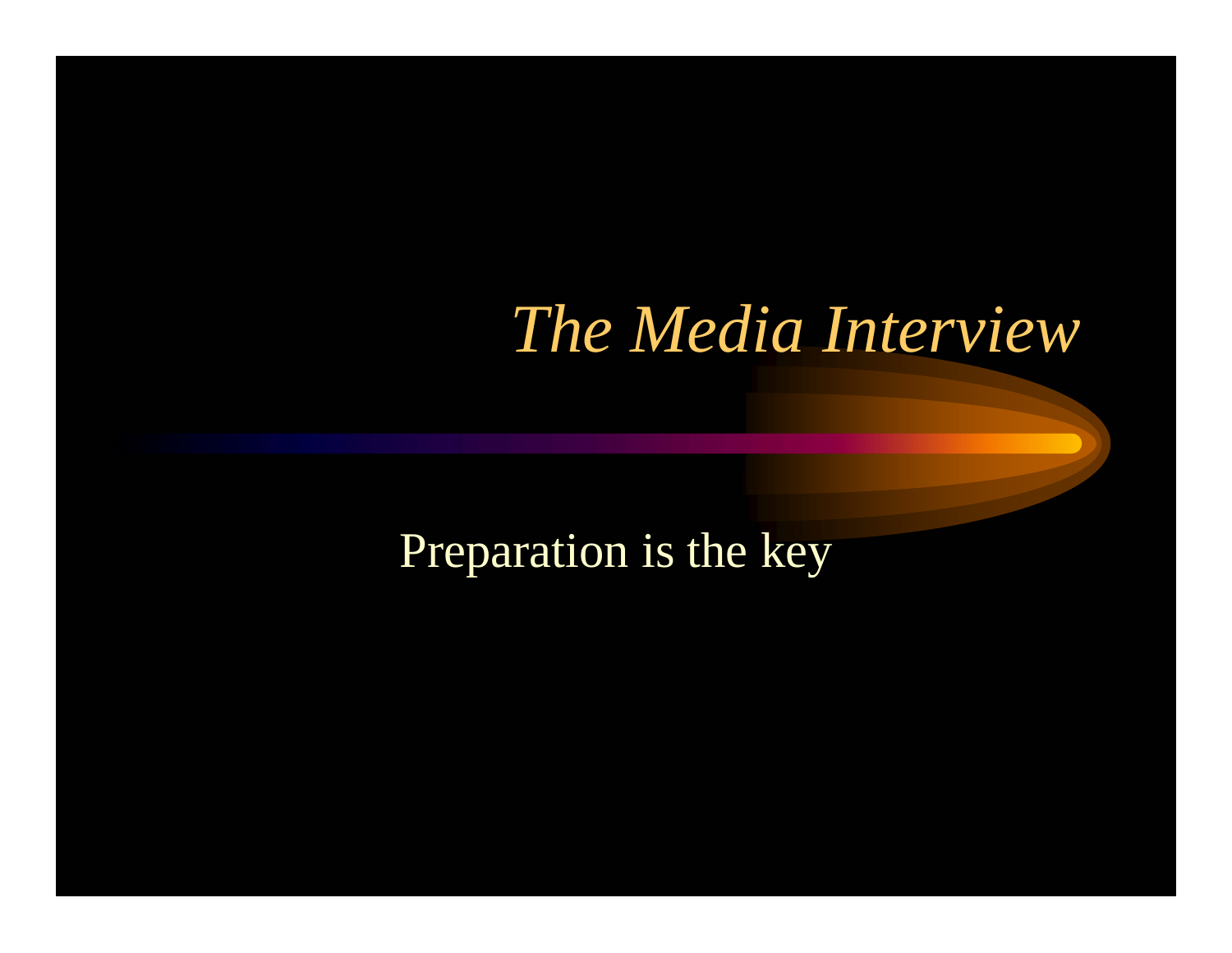*Preparation is the key*

- Who should do the interview?
- Interview the Reporter
- Remember your target audiences. What do you want them to know?
- Assemble the facts
- Prepare for the worst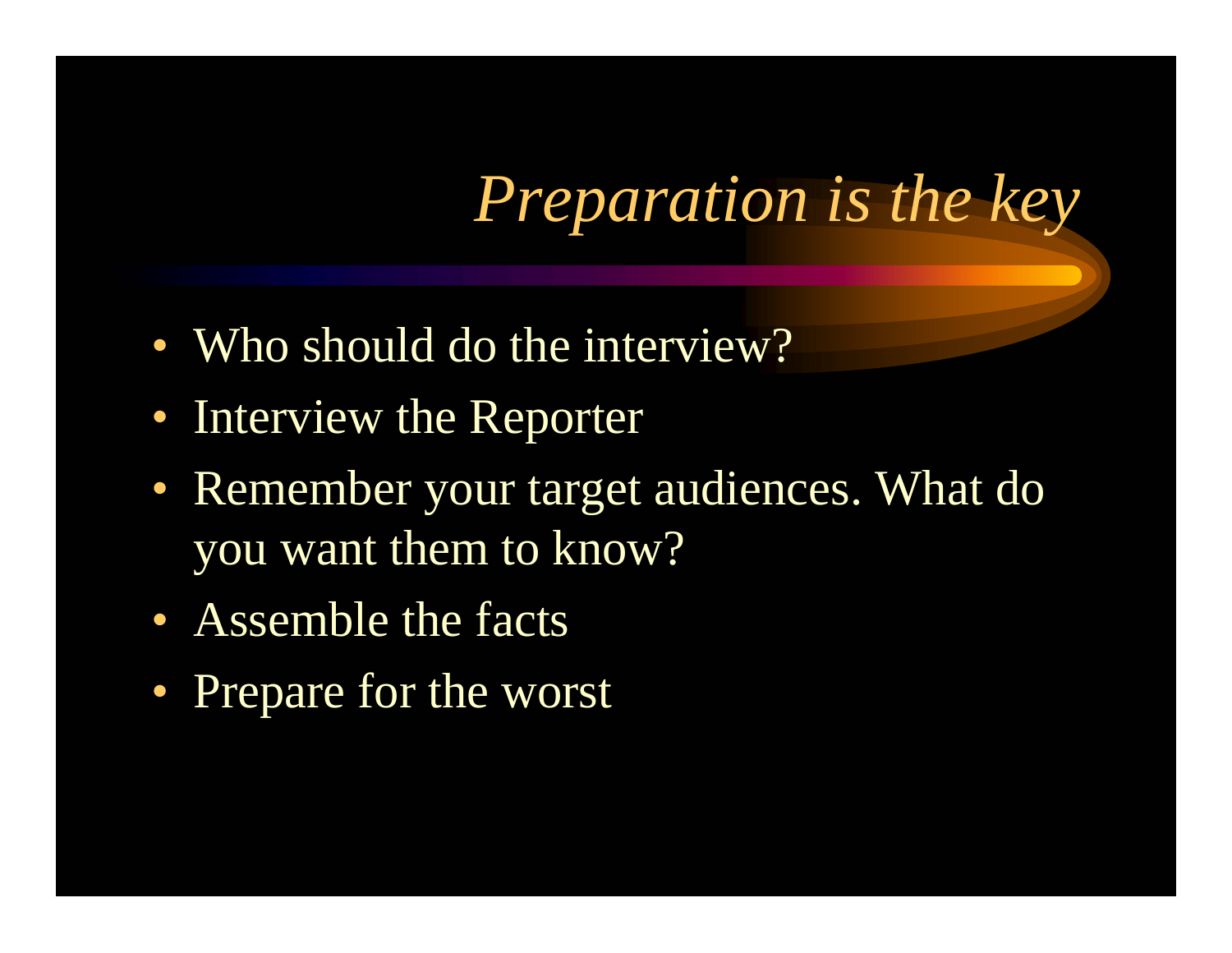### *The Medium Makes a Difference*

#### Is it Print, Radio, or Television?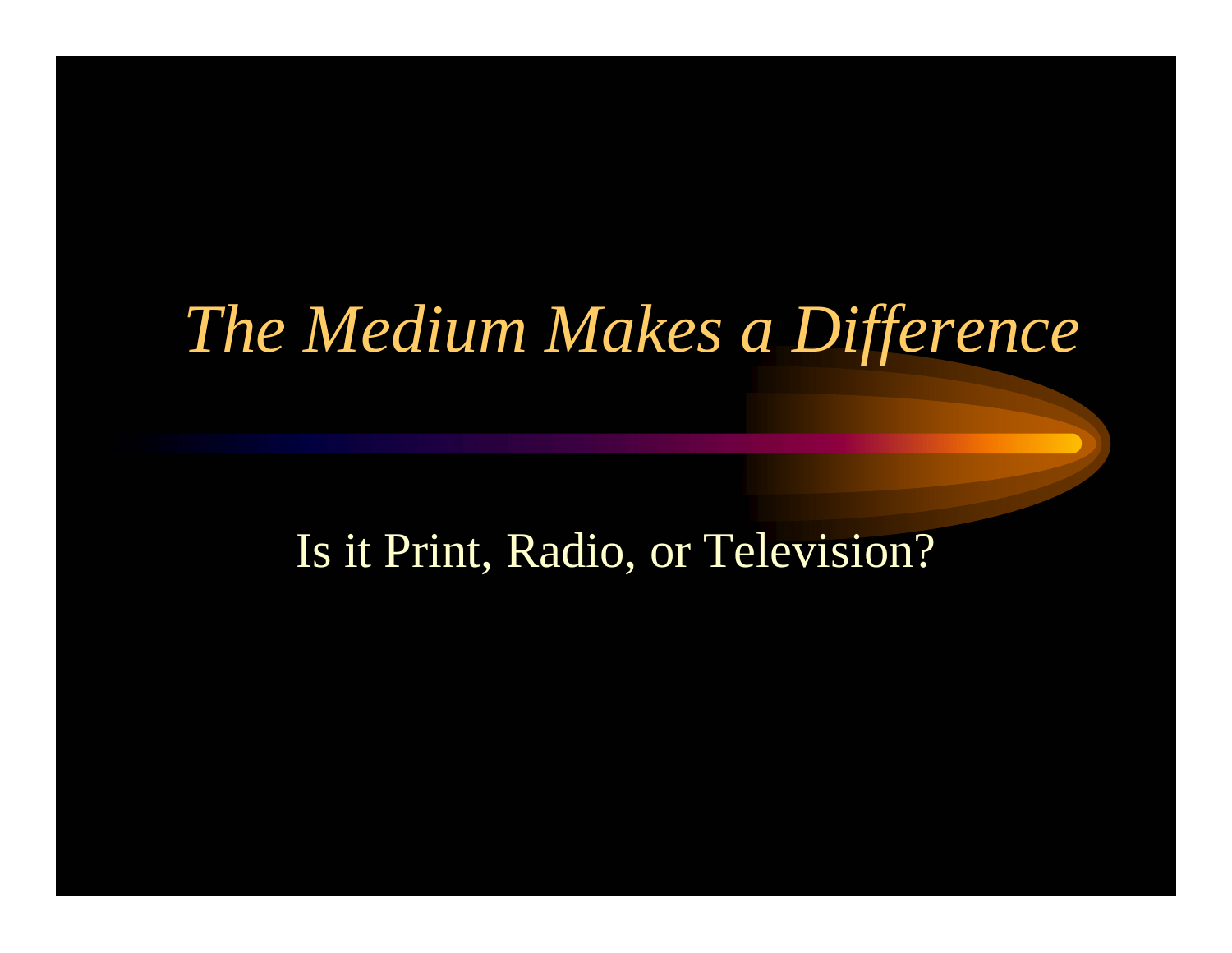- Lots of detail
- Background information
- Many points of view may be expressed

*Print*

• Usually a single deadline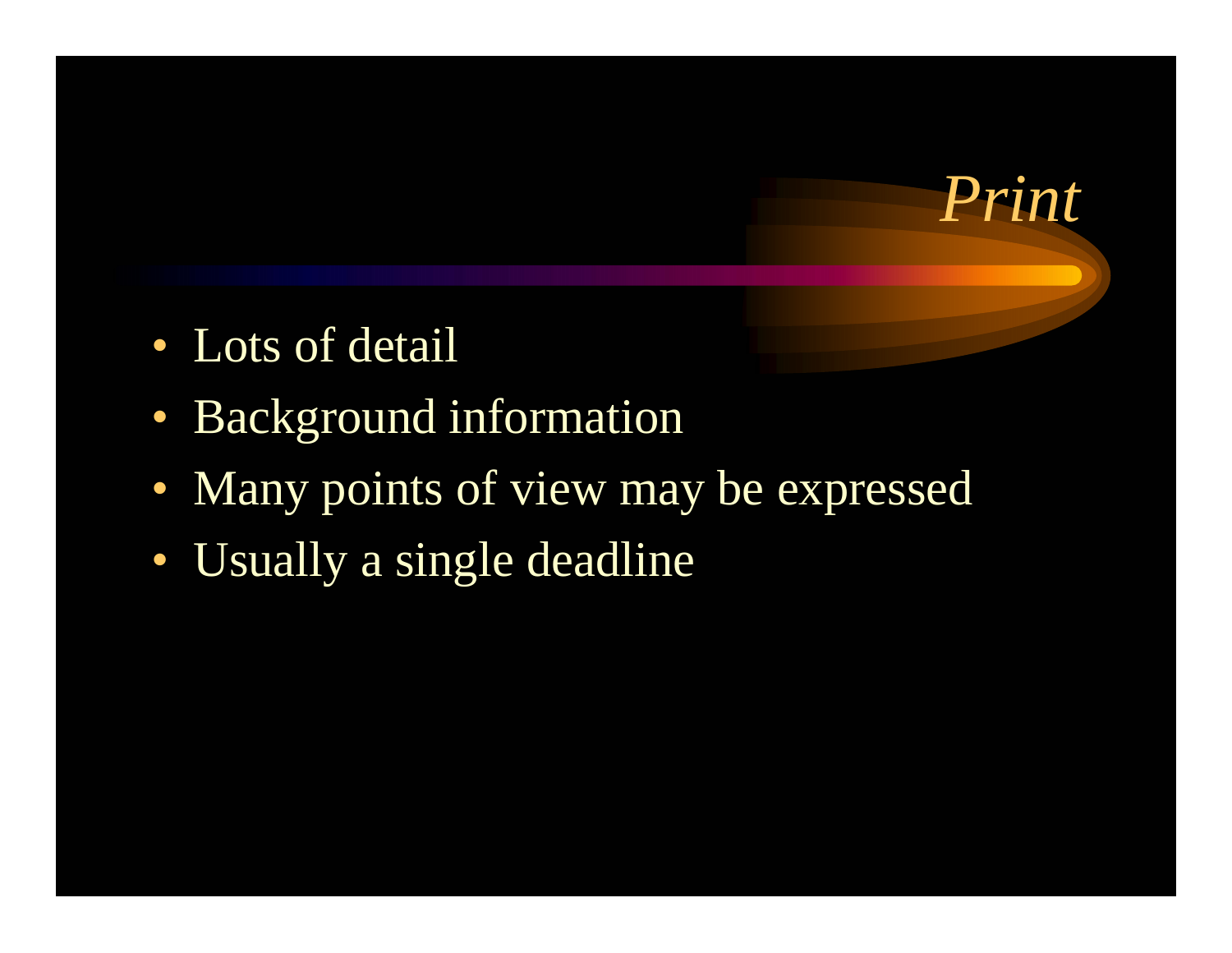

- Immediate
- Often live
- Well suited to small pieces of, timesensitive, information
- Talk shows present opposing points of view in dramatic fashion—entertainment value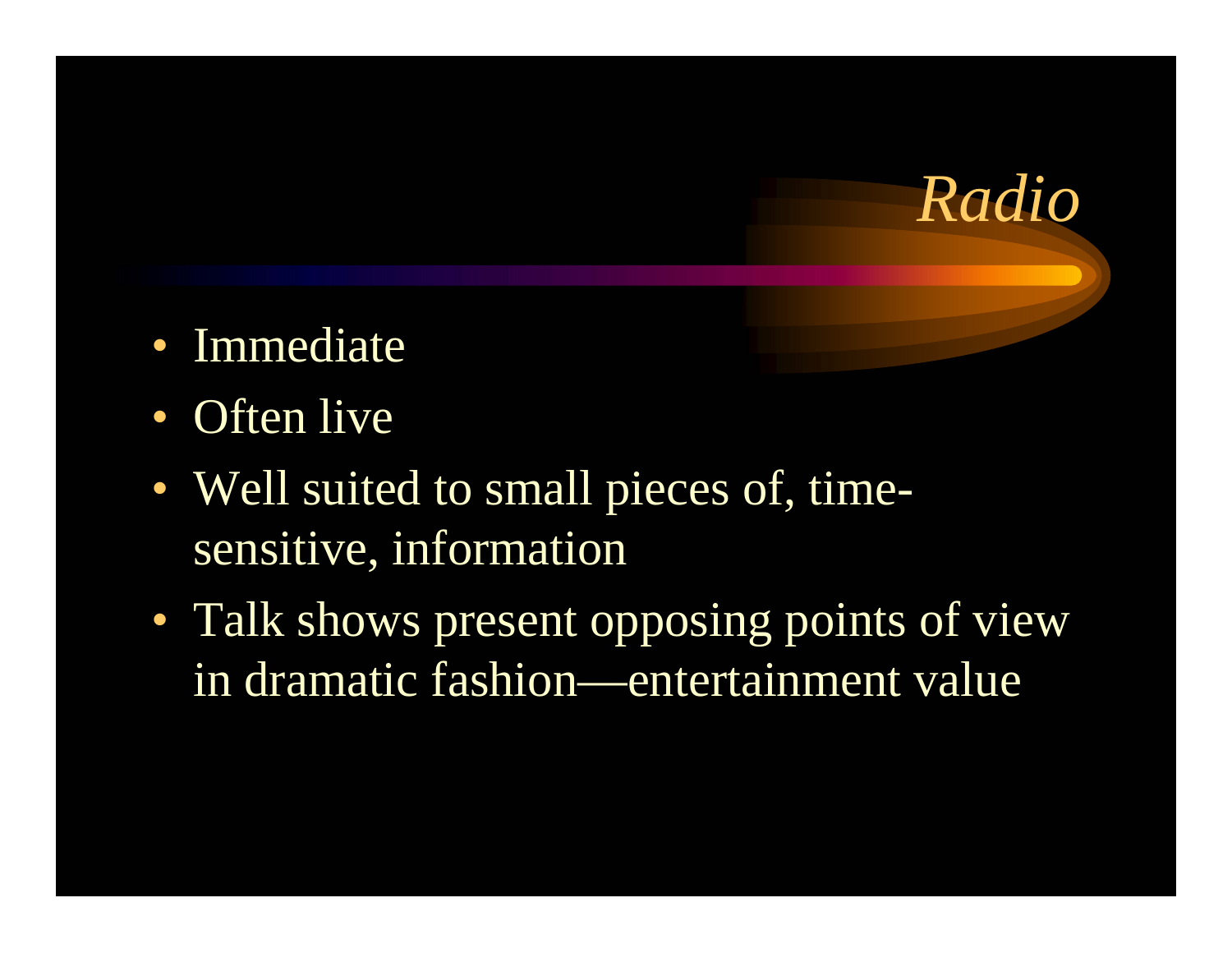

- Visual
- Emotional
- Words should support the pictures
- Location becomes important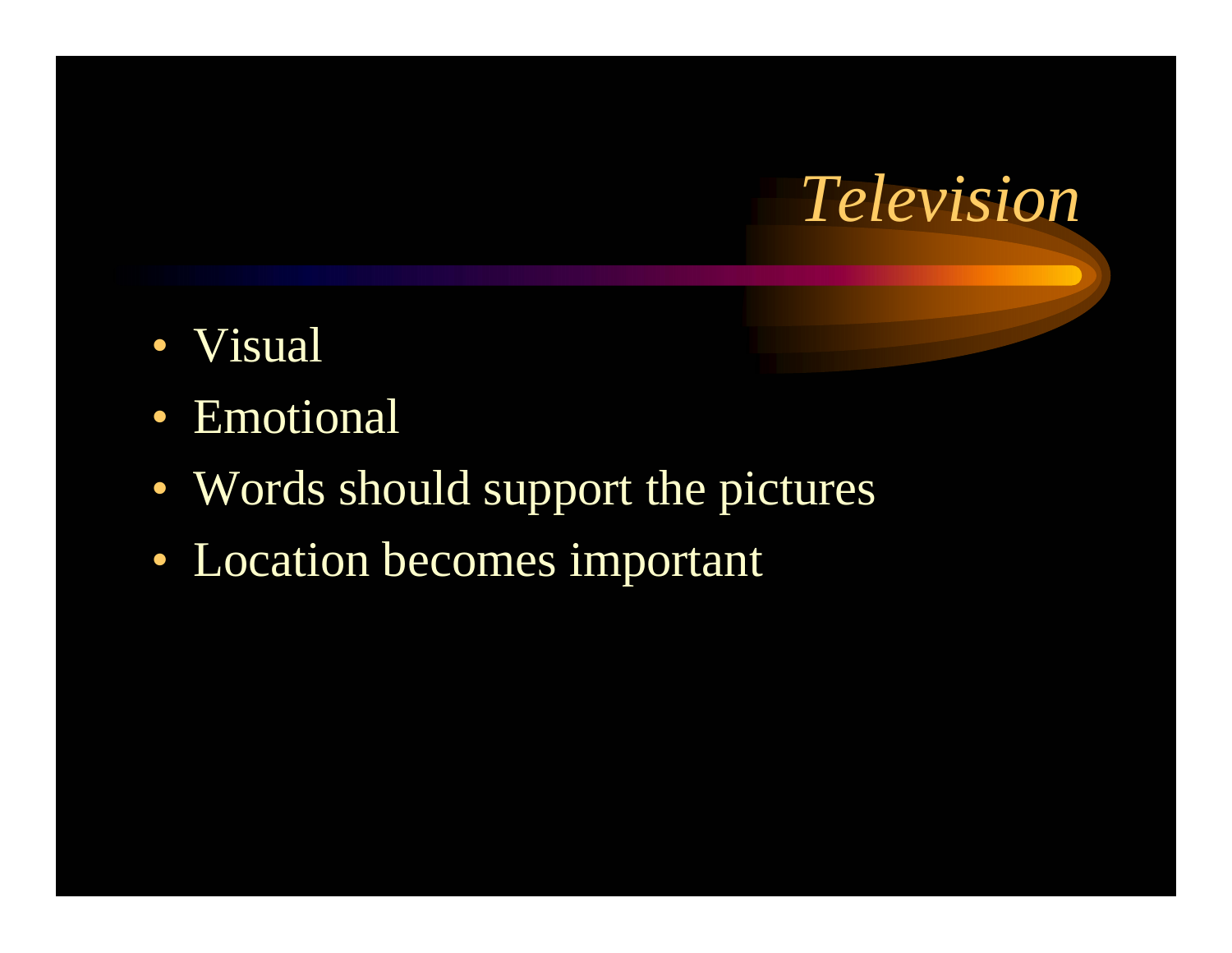## *Remember the Plan*

- Who are you talking to? (Audiences)
- What do you want them to know? (Messaging)
- Illustrate and support what you're saying (Examples, description, comparison)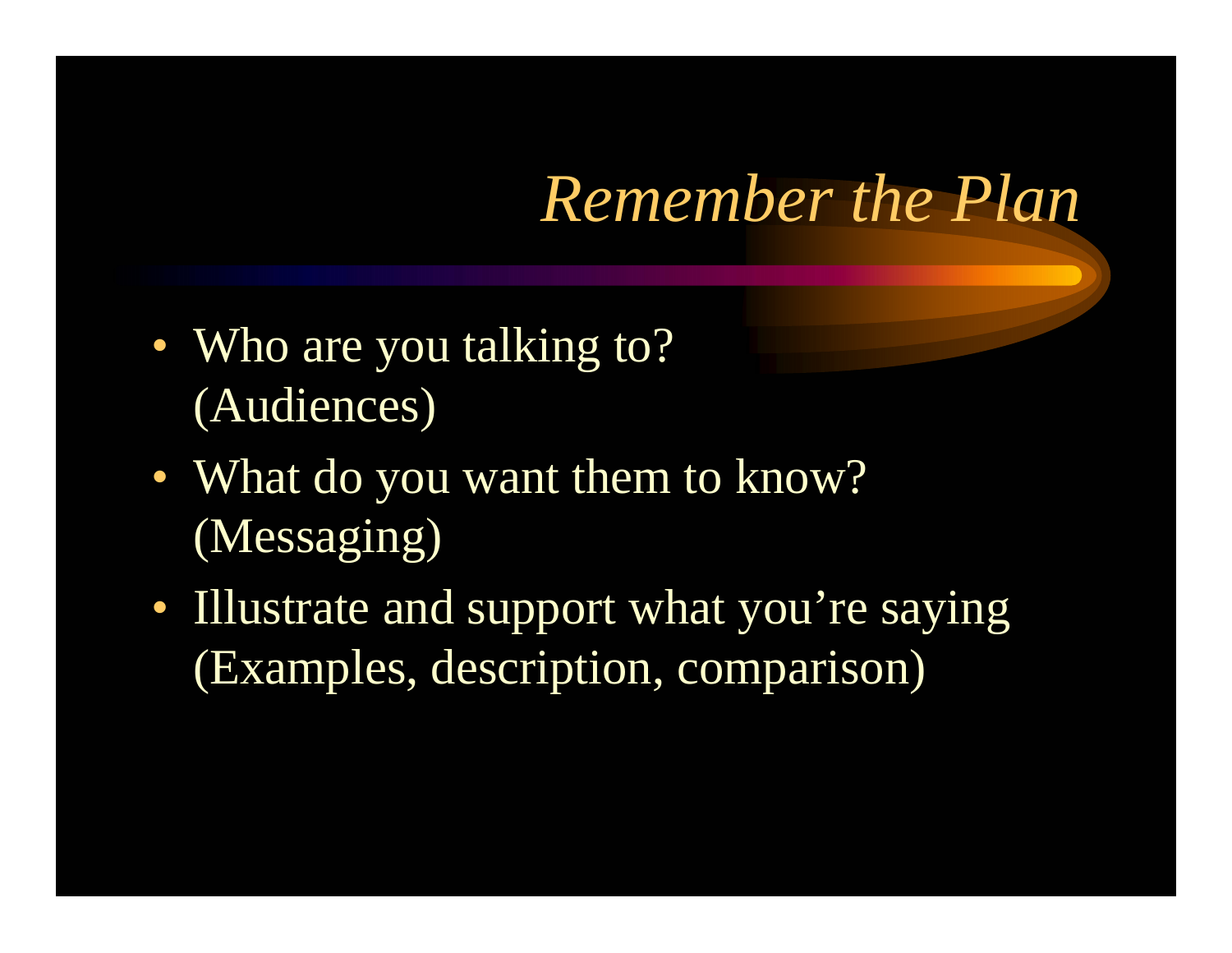## *Its Interview Time*

- Think BEFORE you speak
- Be brief
- No jargon please
- Don't answer hypothetical questions
- Don't repeat "buzzwords"—you do and you own them
- Never say "No Comment"
- If you don't know say so, but you'll find out
- Always tell the truth
- NEVER go "off the record"
- Stay calm—don't get angry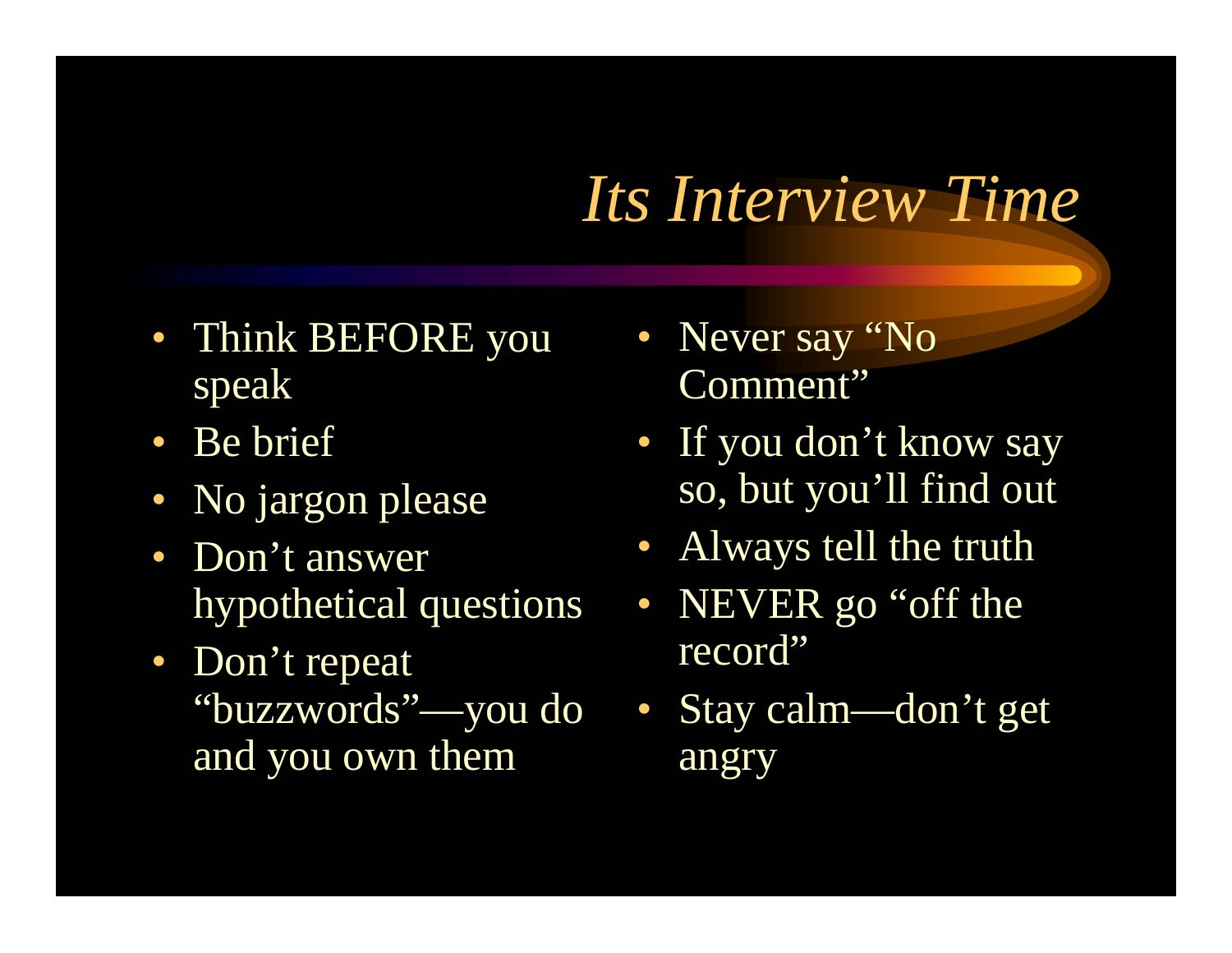### *Interview Time*

#### • For television interviews

- Interview location is important—don't use your office—do the interview in a place where the visuals support your message
- Check for visual problems—rude slogans, pictures—anything that detracts from your message
- Look at the reporter—not the camera
- Posture is important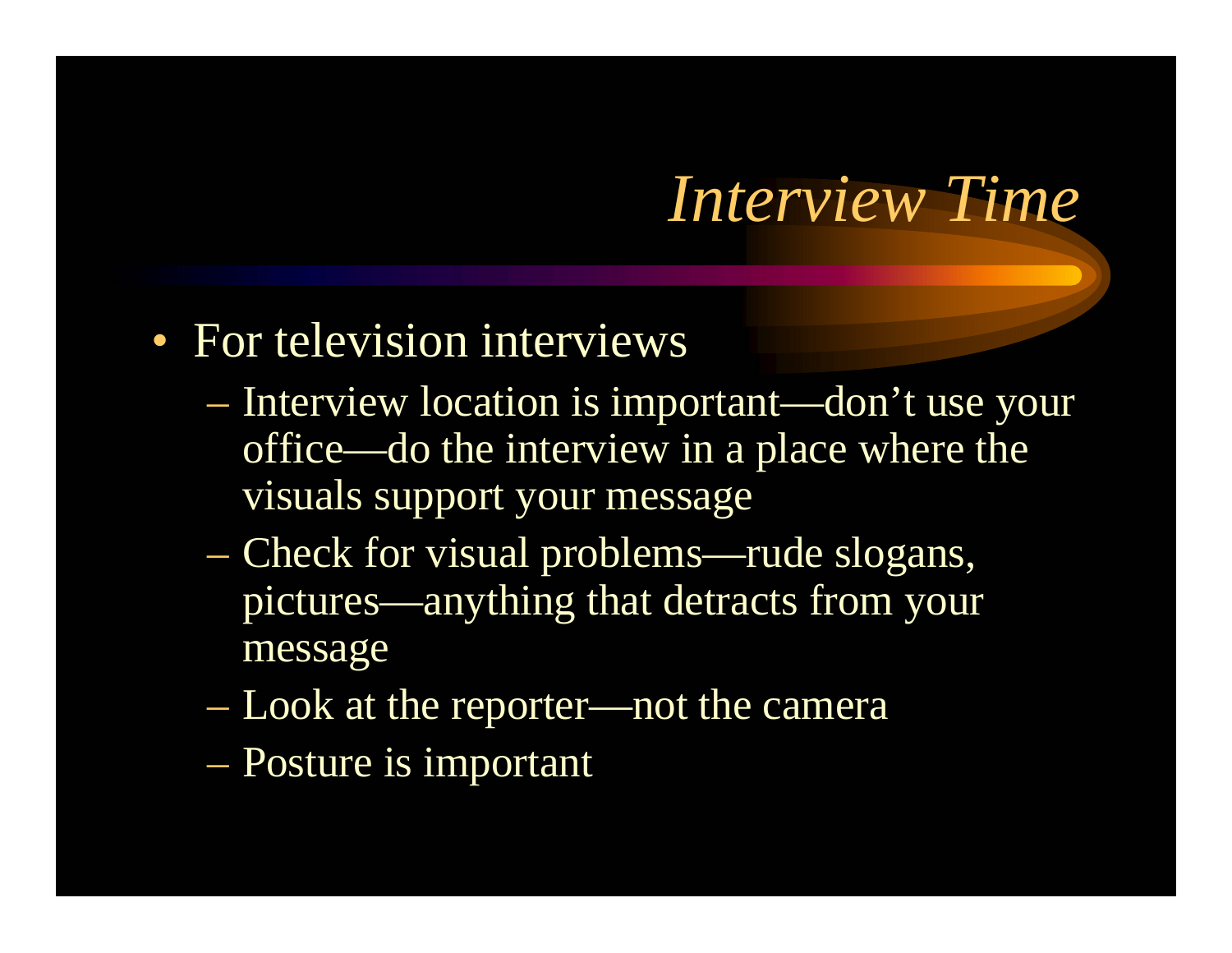*And finally—remember…*

- Who you're talking to—your target audiences
- What you want them to know—your messages
- **Its all in your Communication Plan**